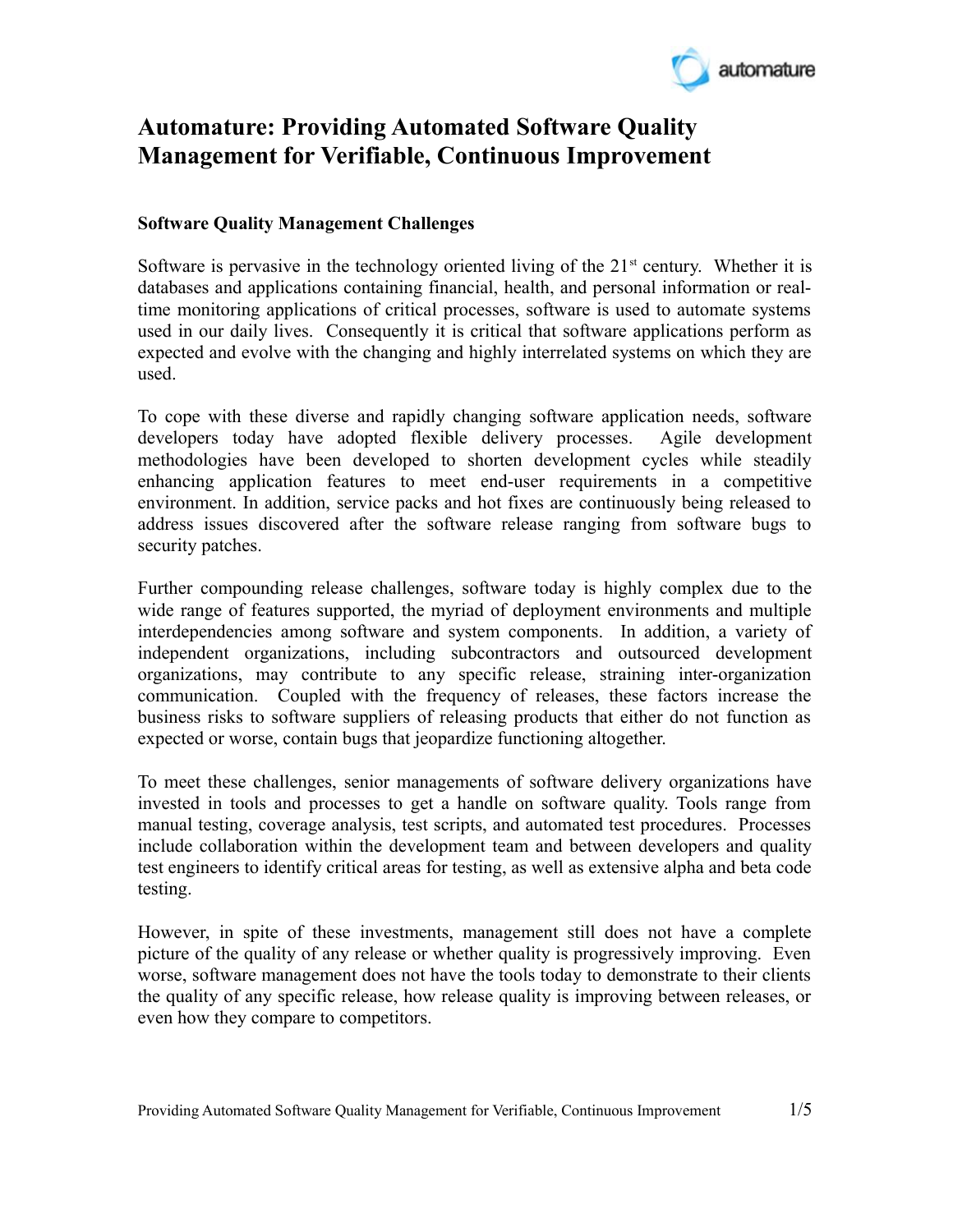

### **Software Quality Management Tools Today**

To meet these challenges, software development organizations have taken several approaches to overcoming the software quality management issues. Development teams have implemented record and playback tools for certain kinds of applications, the results of which can be analyzed to determine if the software is performing as expected. However, analyzing the test results is tedious, monumental, and error prone. Such methods, also offer no way to automate verification, so it depends heavily on human eyeballs.

Scripts are also widely used to exercise software components. Unfortunately, scripts do not cover all the possible use cases, leaving management in the uncomfortable position of deciding on the suitability of a release without complete information.

Several well-known software development tool vendors sell expensive, complex software quality management suites. Although these suites typically have components which address multiple facets of the software development life-cycle from requirements gathering to automated component testing, utilization of the suites involves significant investment in training, license costs and vendor lock-in. Therefore the utility of these suites is limited to very large projects and enterprise-scale applications. In addition, adoption of these suites requires a large, long-term commitment to a specific vendor's methodology and tools.

#### **Automature Vision**

Automature believes there is a better way to address the software quality management challenges. First of all, software quality management tools should be accessible to a broad range of projects and developers, including projects that involve only a handful of developers and limited software quality management expertise. To address the broader audience, automated software quality management tools need to be easy to learn and have a lower entry cost than the enterprise suites available today. In addition, the software infrastructure required to utilize tools should not require purchasing proprietary infrastructure components such as databases and integrated development environments and run on a variety of industry standard platforms.

Secondly, Automature believes that the tools should focus on collecting and reporting on actionable data to aid management in identifying incremental quality improvements and the business benefits accrued through the application of the automation tools. To accomplish this goal, the automation tools should facilitate applying the appropriate metrics and collecting relevant data throughout the software quality test process. Metrics should focus on the essential quality management attributes for the project. Sufficient probe points must be provided to insure an adequate level of granularity to identify issues.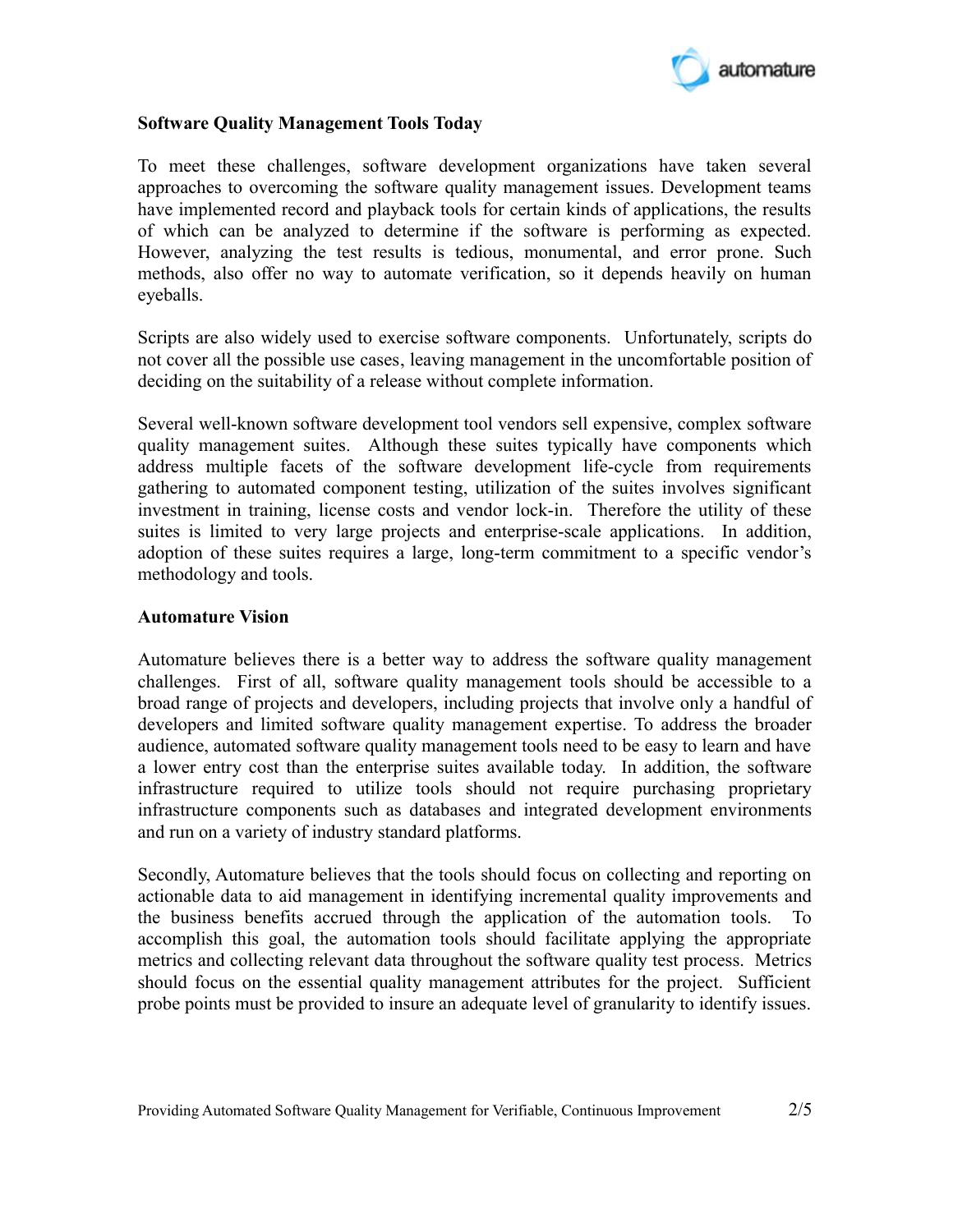

Thirdly, Automature believes that the software quality management suite must address the needs of all the stakeholders in the development process and enhance collaboration. The tools provided must be approachable and usable by all the development team roles including the development engineers, quality engineers, test automation engineers, business analysts and product managers with their differing software skill levels, and need for information.

# **Implementing the Vision**

Automature addresses these challenges through an easy-to-use, integrated set of tools that can be used by the various development team members to manage the definition, development and delivery of releases that meet steadily improving quality standards. User organizations are not required to use all the Automature tools. Instead, user organizations can decide which tools provide the greatest immediate return with the least investment in training while building their automated software quality process. Each tool has multiple entry points addressing different stages of the development cycle, allowing development teams to only utilize the immediate functionality required to get the job done.

For example, during the requirements phase, Automature Zermatt is utilized to capture use cases and prioritize features. Zermatt users select which step in the process to start working on by selecting the step in the multiple work-flows available. Selecting the step in the workflow launches the appropriate form to enter the required information. Similar workflows are available to define use cases, prioritize a feature, and define scenarios and test suites related to the requirements. Scenarios can easily be grouped into test suites, such as installation, performance, user interface, etc., depending on the specific application being developed.

Since there are multiple entry points into the Zermatt application, development teams can focus on the steps in the process that are most critical for the specific development project. Furthermore, the Zermatt application allows organizations to easily define who in the organization is allowed to add, delete, change or view the data entered, thereby managing the planning data entered.

Zermatt can also be used to define which scenarios are automated and which scenarios are run manually. Tests can be tagged by their relevant attribute for the project. Tagging tests allows simple analysis of test results by critical attribute, assisting the team to focus on the key areas that require further attention. Examples of tags could be attributes such as a critical feature, a customer reported bug, an environmental property, etc.

In the Automature suite, test automation is accomplished using the Zug tool. The test cases to run, the test logic (expressed in a high-level business-analyst comprehensible language), and test variables are defined by entering the information in an easy to use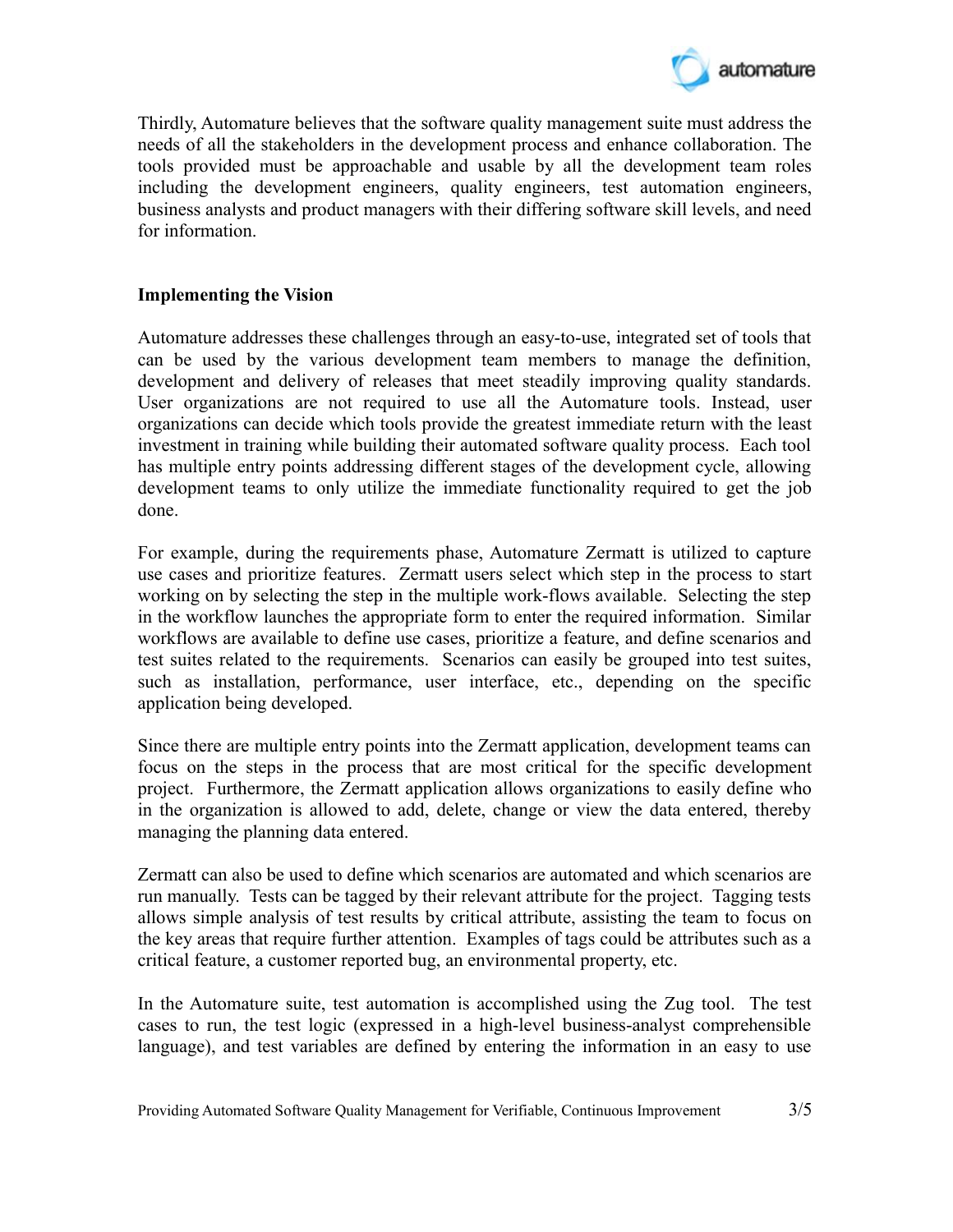

spreadsheet-like format. This spreadsheet can then be "executed" on the target host, using Automature's Zug engine. Zug can interpret the test case hierarchy, logic, variants, as well as the results, and record all relevant data in the database.

Once the test cases are executed, the information gleaned by Zug is automatically uploaded into Zermatt to archive not just the test outcome, but also many other attributes of each test case, including log files belonging to the application under test. Note, however, that it is not mandatory to have the Zermatt environment to run Zug. If Zermatt is not installed or used, the Automature tools will simply report the results in a log file and not record any contextual details in a database. Therefore, organizations can choose which tools to use to fit their specific project requirement and are not forced to utilize all the Automature capabilities.

Uploading the test results into Zermatt allows test data to be analyzed for trends and management reports generated for continuous improvements. For example, the test results uploaded can be analyzed to determine progress against the release plan and the quality trends for selected metrics. More detailed information to satisfy specific roles can be viewed by drilling down in the report.

Since Automature realizes that no software organization has made progress, without having some investment in QA artifacts, the tools need to support a migration strategy. Automature's Davos provides a set of webservices that allow any existing testing framework to report results into the Zermatt data repository, thus making it easy to get an integrated view of all QA processes, including the legacy ones.

# **Benefits**

Application of the Automature vision provides a number of benefits. By implementing a comprehensive software quality management process using easy-to-learn Automature tools, development organizations achieve a predictable, repeatable software release process. Furthermore, the business risk for releases is reduced, since issues can be identified earlier in the process and fixes prioritized. Since all test results are collected and stored, problem areas and trends can be analyzed using the customizable reporting tools provided. Problem areas can be easily identified, providing management with the critical data to prioritize areas that need further attention. Since the reporting works from the live database, information is always guaranteed to be current.

 Reports produced using the Automature tools can also be used to review release status with customers, thereby giving them insight into the quality of the release and increase their confidence. Increasing customer confidence in release quality through the detailed reports provides the additional benefit to both the developing organization and the customer of reducing the number of releases that have to be supported, since customers will be more comfortable adopting the latest releases.